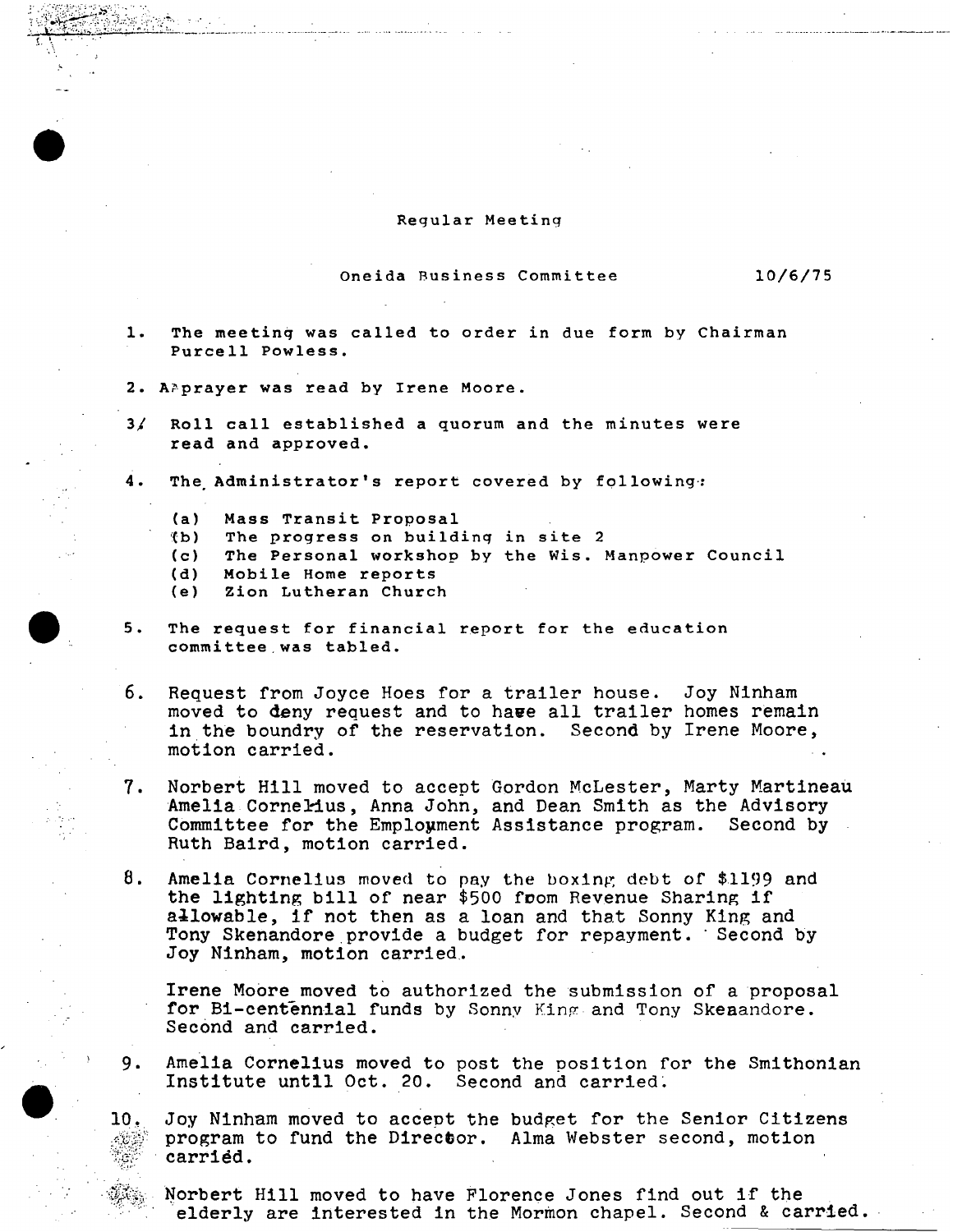Page 2

Oct. 6, 1975 Oneida Tribal Business Committee Meeting

- **11. Joy Nihham moved not to allow the Dept. of Social Services a copy of tribal rolls. Second by Norbert Hill, motion carried.**
- **12'. Norbert Hill moved to look to O.N.A.P. for funds for a training program for the Tribal Council on the Tribal Management System.**  Seoond by Ruth Baird, mation carried.
- **13. Amelia Cornelius moved to accept Loretta Webster for the position**  as CAP Coordinator. Second by Joy Minham, motion carried.
- **l'J. Amelia Cornelius moved to accept the refuse agreement with the**  County or VanHandel, whichever is the cheaper. Second and **carric** 1.
- **15. Stan Webster presented the Freedom JOM budget request. Rick Hlll'moved to adopt the Resolution (10-6-75-1) in regard to the Freedom JOM budget request of \$18,662. Seoond by M ervin Jordan, motion carried.**
- **16. Trial Nov. 12, 75 in New York concerning land in New York. Norbert Hill moved to allow the Chrmn. to delegate at his disgression someone to attend the trial. Alma Webbter second,**   $\mathcal{G}^{(1)}$  $\approx 15\%$ **notion carried.**  稀罕。
	- **17. Irene Moore moved to accept the CETA recommendation to hire Geraldine Stevens as a cook at the Seminary. Second and carried.**
- Ay I 18. Ruth Eaird moved to advertize for naming the road at the Cora **House site. Second and carried.** 
	- **19. Irene Moore moved to pay NCAI dues and to send Purcell as the Tribal representative. Second and carried.**
	- **20. Ruth Baird moved to table the airport study. Second by Irene Moore, motion carried.**
	- **21. Norbert Hill moved to retain Attn. Barlow for a 6 month period**  for \$200 a month for<sub>n</sub> 7 hours a month. Second by Mervin Jordan **5 for, 2 Opposed, 1 abatain, motion carried.**
	- **22. Norbert Hill moved to accept the relinquishment of Reth Ann Steffes and Regina Mae Steffes from the Oneida rolls. Second by Ruth Baird, motion carried.**

**Norbert Hill moved to accept the relinquishment of Dawn Marie, Karla Kay, Deborah Ann, Kimberly Jo, and Warren Louis Reither**  from the Oneida rolls. Second by Irene Moore, motion carried.

- **23. Norbert Hill moved to adopt the resolution to modify the land description of Gary Schuyler, second and carried. (10-6-75-2)**
- **24. Norbert Hill moved to adopt the resolution to cancel the lease of Beral E. Cornelius. Second and carried. (10-6-75-3)**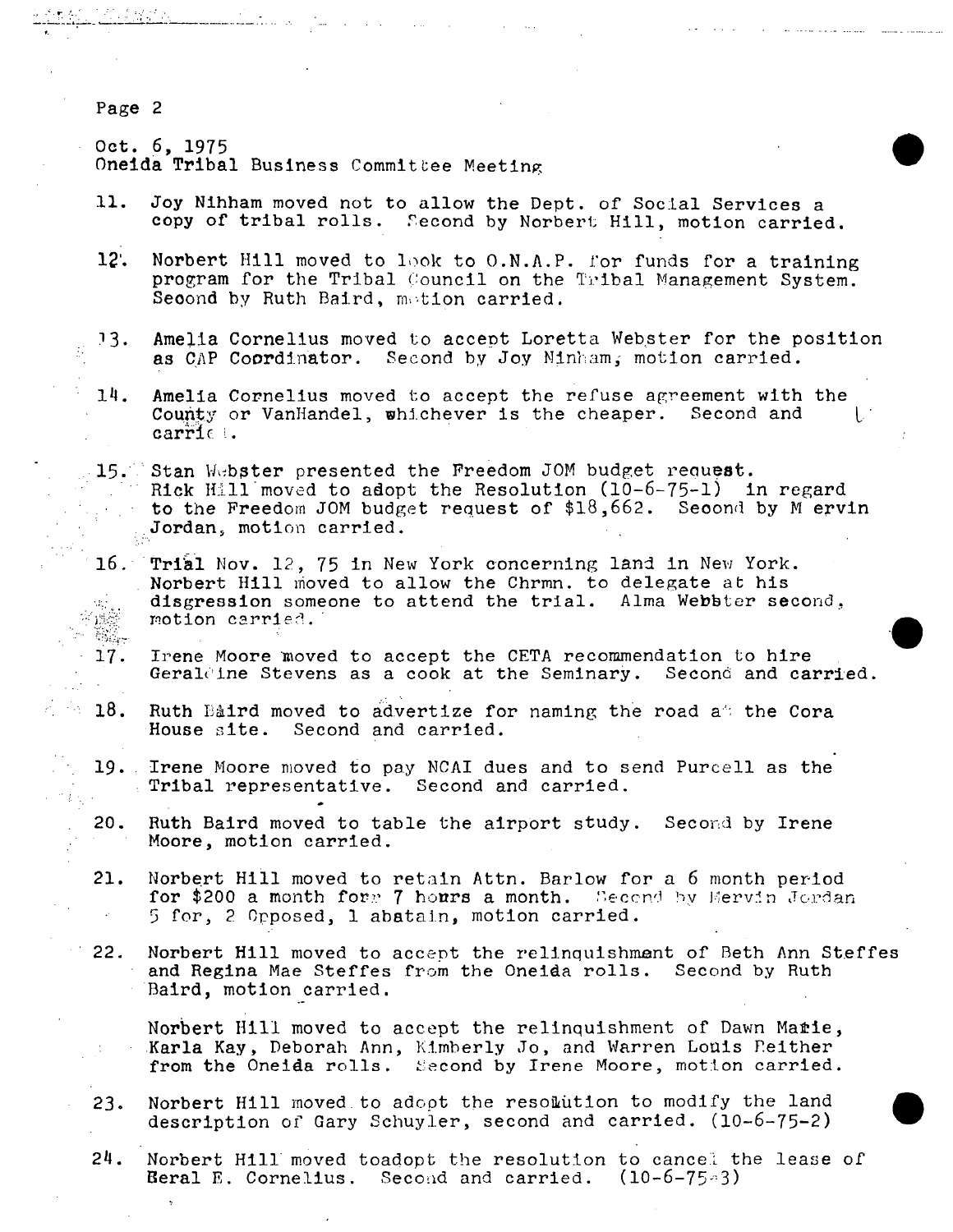Page 3

Oct. 6, 1975 Oneida Tribal Business Committee Meeting/

المرابيب وتفسير فسيملأ فالمرابط المنافر ليبير

**25. Norbert Hill moved to adcept the lease application for Henrietta Simons. (Ridgeland Community) Second by Ruth Baird, motion carried.** 

**Joy Ninham moved to table the application of Diane Funmaker until release for present lease is completed. Second by Alma Webster, motion carried.** 

**Ann Spiegel application - hold status** 

**Irene Moore moved to accept the application of Larry and Sharon Webster. Second by Norbert Hill, motion carried.** 

**Sharon Weasel - hold status** 

**Norbert. Hill moved to accept the agricultural application for Ted Christjohn. Second by Alma Webster, motion carried.** 

**Joy Ninham moved to table Dellora Cornelius application. Seocnd by Irene Moore, motion carried.** 

**Irene Moore moved to table the application for Ray Elm for**  discription, second and carried.

Ruth Baird, moved to cancel the application for Shirly and John **Garsow, second and carreed.** 

**Norbert Hill moved to accept Kermit Jordans application based**  on a new description. second and carreid.

**Amelia Cornelius moved to cancel the application of Baptist Stevens Jr. Second by NOrbert Hill, motion carried.** 

Carol Webster application - hold.

**Amelia Cornelius moved to cancel the Jeff Sundquest application. Second by Joy Ninhan, second and carried.** 

**Mervln Jordan moved to cancel Mrs. Maurice Richards application. Seoond by Norbert Hill, motion carried.** 

**Norbert Hill moved to accept application of Pat Misikin, second by Irene Moore, motion carried.** 

**Norbert hill moved to accept new application of Stan Webster, Seonnd by Irene Moore:, motion carried.** 

**Ruth Baird moved to table Adeline Melcherts application.** 

**Ruth Baird moved to accept application of Kathleen Powless Hughes, Second and carried.** 

**Norbert Hill moved to accept application of Howard Cannon, second add carried.**